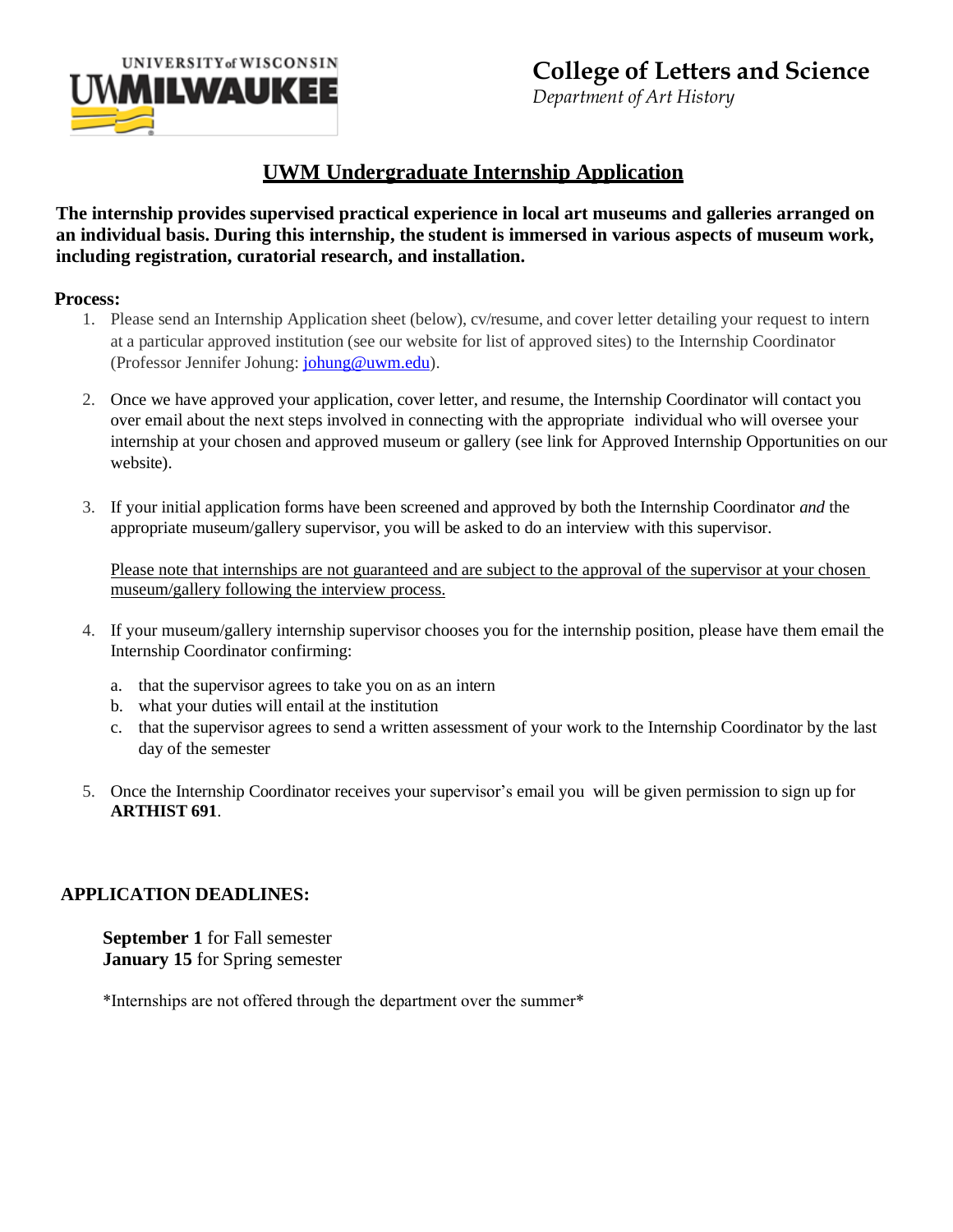#### **Once you sign up for 691, you agree to fulfill the following requirements:**

1. Your internship should occupy around 10 hours per week (for 3 credits).

15 weeks x 10 hours per week = **150 hours per semester**

2. **Reflection Paper** detailing your experience/activities at the institution (be specific, include relevant names and duties undertaken, and any publications or texts): 3-5 pages

#### Due: Last day of classes **(submit via Canvas course under Assignments) NO LATE PAPERS ACCEPTED**

2. A **formal evaluation of your performance (**written to the Internship Coordinator) by your internship supervisor. Due: Last day of classes

**Please tell your supervisor to email their evaluation to Professor Johung:**  $johung@uum.edu)$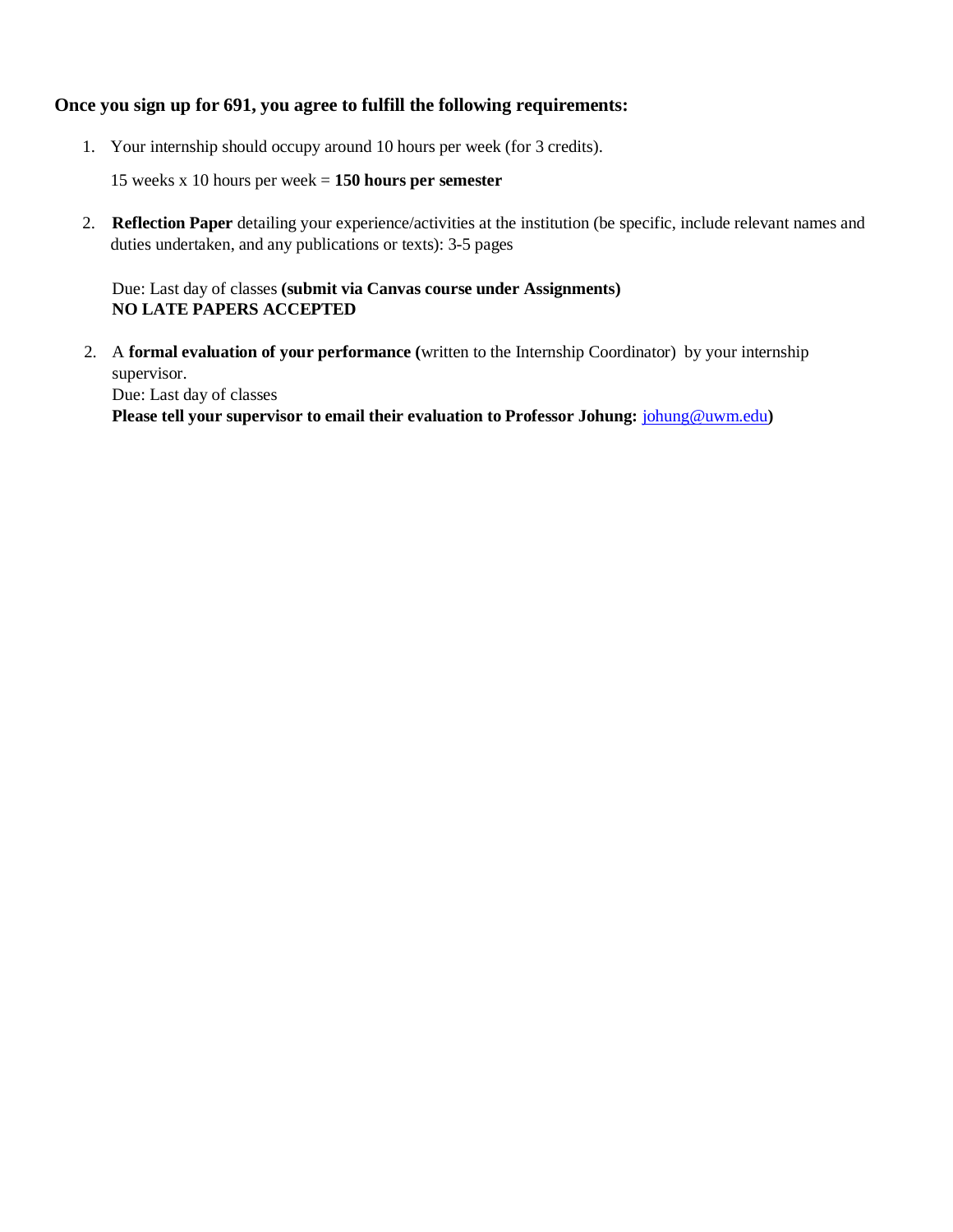## **APPLICATION FORM**

| Applicant Name: 1988 and 2008 and 2008 and 2008 and 2008 and 2008 and 2008 and 2008 and 2008 and 2008 and 2008                                                                                                                                                                                |
|-----------------------------------------------------------------------------------------------------------------------------------------------------------------------------------------------------------------------------------------------------------------------------------------------|
| Student ID #:                                                                                                                                                                                                                                                                                 |
| <b>Email Address:</b> <u>Contract Contract Contract Contract Contract Contract Contract Contract Contract Contract Contract Contract Contract Contract Contract Contract Contract Contract Contract Contract Contract Contract Contra</u>                                                     |
|                                                                                                                                                                                                                                                                                               |
| <b>Year in Program:</b><br>$ \text{Senior} \quad \quad 5^{\text{th}}\text{ Year} \quad $<br>Freshman<br>Junior<br><b>Sophomore</b><br>6 <sup>th</sup> Year                                                                                                                                    |
| <b>Art History Major?</b><br>Yes<br>N <sub>0</sub><br><b>Standard</b><br><b>Broad</b><br>Minor                                                                                                                                                                                                |
|                                                                                                                                                                                                                                                                                               |
|                                                                                                                                                                                                                                                                                               |
| Expected/Desired Graduation Semester:<br><u>Letter</u> and the semester: <b>Letter</b> and the semester: <b>Letter</b> and the semester: <b>Letter</b> and the semester: <b>Letter</b> and the semester: <b>Letter</b> and the semester: <b>Letter</b> and the seme                           |
| Museum Collections Management Software? $\Box$ Yes (please mark below) $\Box$ No                                                                                                                                                                                                              |
| Past Perfect<br>$\Box$ The Museum System (TMS)<br>Mimsey XG                                                                                                                                                                                                                                   |
| <u>and the second contract of the second contract of the second contract of the second contract of the second contract of the second contract of the second contract of the second contract of the second contract of the second</u><br><b>Microsoft Access</b><br>Other Database Experience? |
| Microsoft Office Suite (Word, Excel, PowerPoint) Experience?<br><b>Yes</b> (please mark below) $\vert$<br>N <sub>0</sub>                                                                                                                                                                      |
| Word<br>PowerPoint<br>Excel                                                                                                                                                                                                                                                                   |
| <b>Microsoft Publisher Experience?</b><br>Yes<br>N <sub>0</sub>                                                                                                                                                                                                                               |
| Yes (please mark below)<br>Adobe (InDesign, Photoshop, Illustrator, Acrobat Pro) Experience?<br>No<br>InDesign<br>Photoshop<br>Acrobat Pro<br>Illustrator                                                                                                                                     |
| Yes (please expand below)<br><b>Photography Experience?</b><br>N <sub>0</sub>                                                                                                                                                                                                                 |